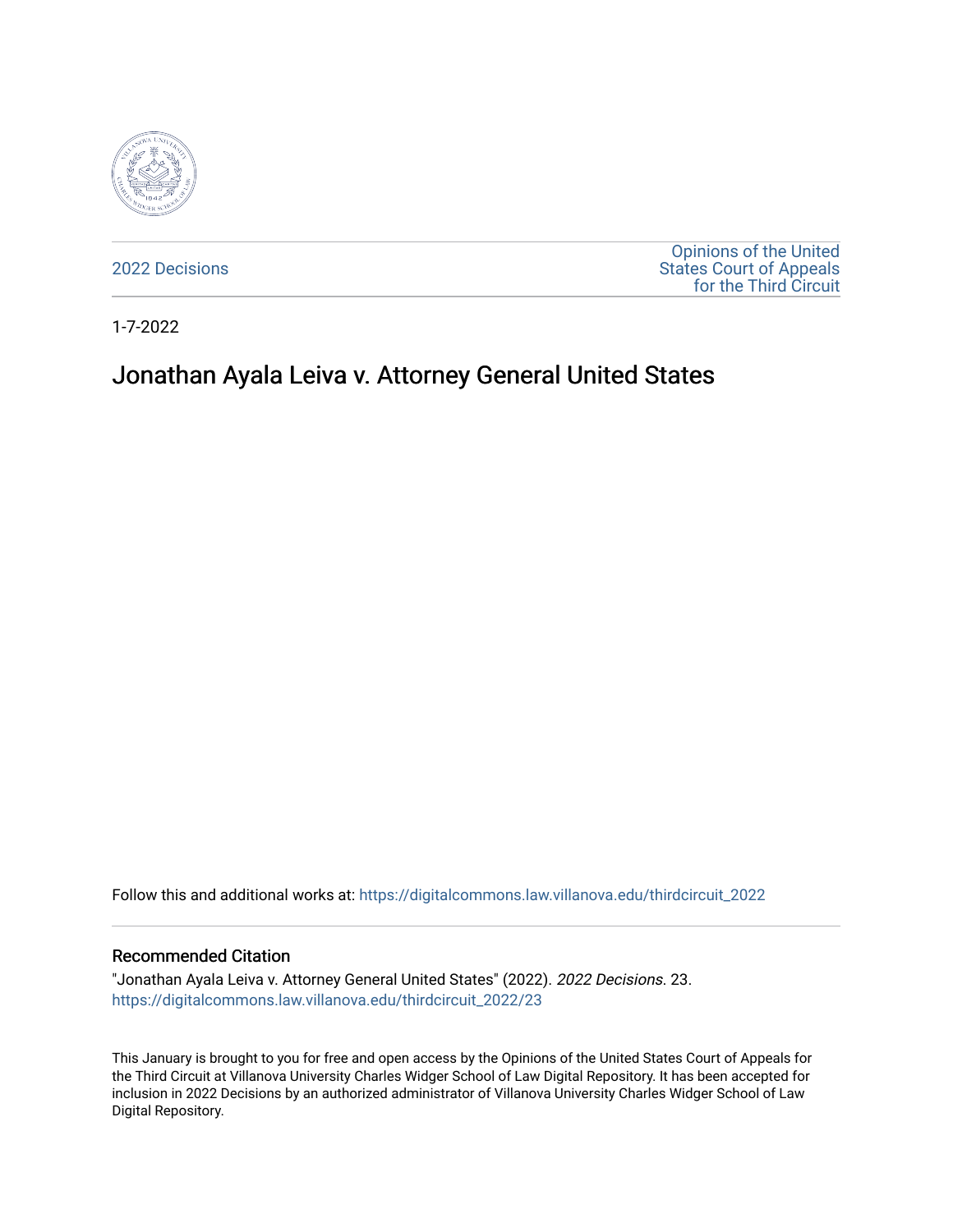## **NOT PRECEDENTIAL**

## UNITED STATES COURT OF APPEALS FOR THE THIRD CIRCUIT

\_\_\_\_\_\_\_\_\_\_\_

No. 20-2919 \_\_\_\_\_\_\_\_\_\_\_

# JONATHAN AYALA LEIVA, Petitioner

v.

# ATTORNEY GENERAL UNITED STATES OF AMERICA \_\_\_\_\_\_\_\_\_\_\_\_\_\_\_\_\_\_\_\_\_\_\_\_\_\_\_\_\_\_\_\_\_\_\_\_

On Petition for Review of an Order of the Board of Immigration Appeals (Agency No. A215-665-131) Immigration Judge: Mirlande Tadal

Submitted Pursuant to Third Circuit LAR 34.1(a) August 20, 2021

\_\_\_\_\_\_\_\_\_\_\_\_\_\_\_\_\_\_\_\_\_\_\_\_\_\_\_\_\_\_\_\_\_\_\_\_

Before: GREENAWAY, JR., KRAUSE and BIBAS, Circuit Judges

(Opinion filed: January 7, 2022)

\_\_\_\_\_\_\_\_\_\_\_\_\_\_\_\_\_\_\_\_\_\_\_\_\_\_\_\_\_\_\_\_\_\_\_\_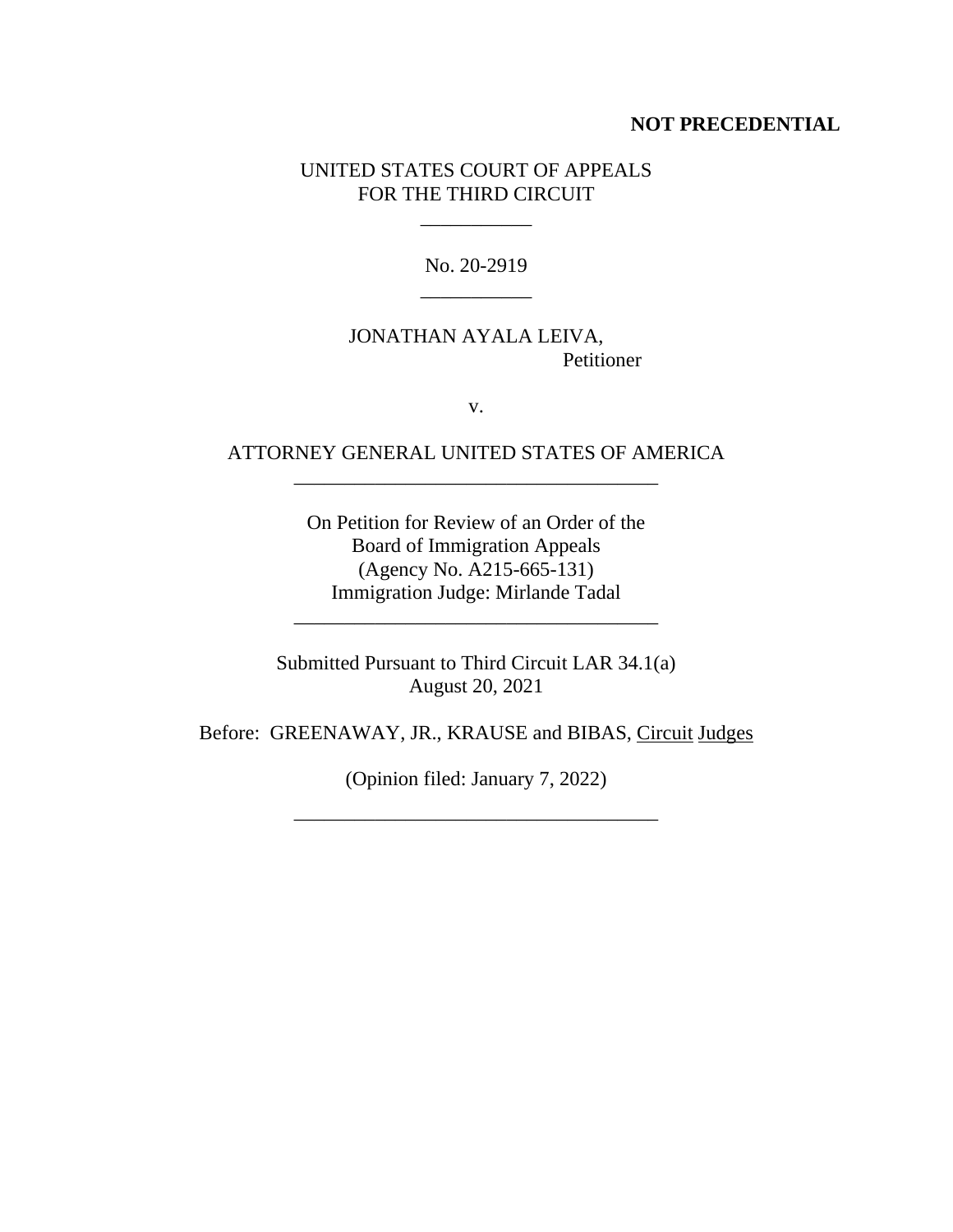# OPINION\* \_\_\_\_\_\_\_\_\_\_\_

\_\_\_\_\_\_\_\_\_\_\_

#### PER CURIAM

Jonathan Ayala Leiva, acting pro se, petitions for review of his final order of removal. We will grant the petition.

I.

Ayala Leiva is a citizen of El Salvador who entered the United States illegally in 2011. In 2019, the Government charged him as removable on that basis. Through counsel, Ayala Leiva conceded the charge but applied for asylum, withholding of removal, and relief under the Convention Against Torture ("CAT"). He claimed to fear persecution and torture in El Salvador on the basis of gang violence directed toward him and his family.

Ayala Leiva and his mother, Myrna Leiva, appeared at a hearing before an Immigration Judge ("IJ"). Ayala Leiva testified that, when he was around six or seven years old, he was present when two gang members ("maras") raped his sister, Jessica. See A.R. 115; see also A.R. at 188–89 (Jessica's sworn account of the incident). He knew the men by their nicknames, "Chickee" and "Goata." A.R. 117. Ayala Leiva stated that the maras put a gun to his head and threatened to kill him unless he left the scene.<sup>1</sup>

<sup>\*</sup> This disposition is not an opinion of the full Court and pursuant to I.O.P. 5.7 does not constitute binding precedent.

<sup>&</sup>lt;sup>1</sup> The agency found that the gang members held a gun to Ayala Leiva's head during his sister's attack. See IJ Op. at 3 ("The respondent testified that . . . on the same day that his sister was raped, they held a gun to his head and then told the respondent to leave the area.") & BIA Op. at 1 ("The respondent testified that . . . gang members raped his sister and held a gun to the respondent's head."). However, Ayala Leiva, who testified through an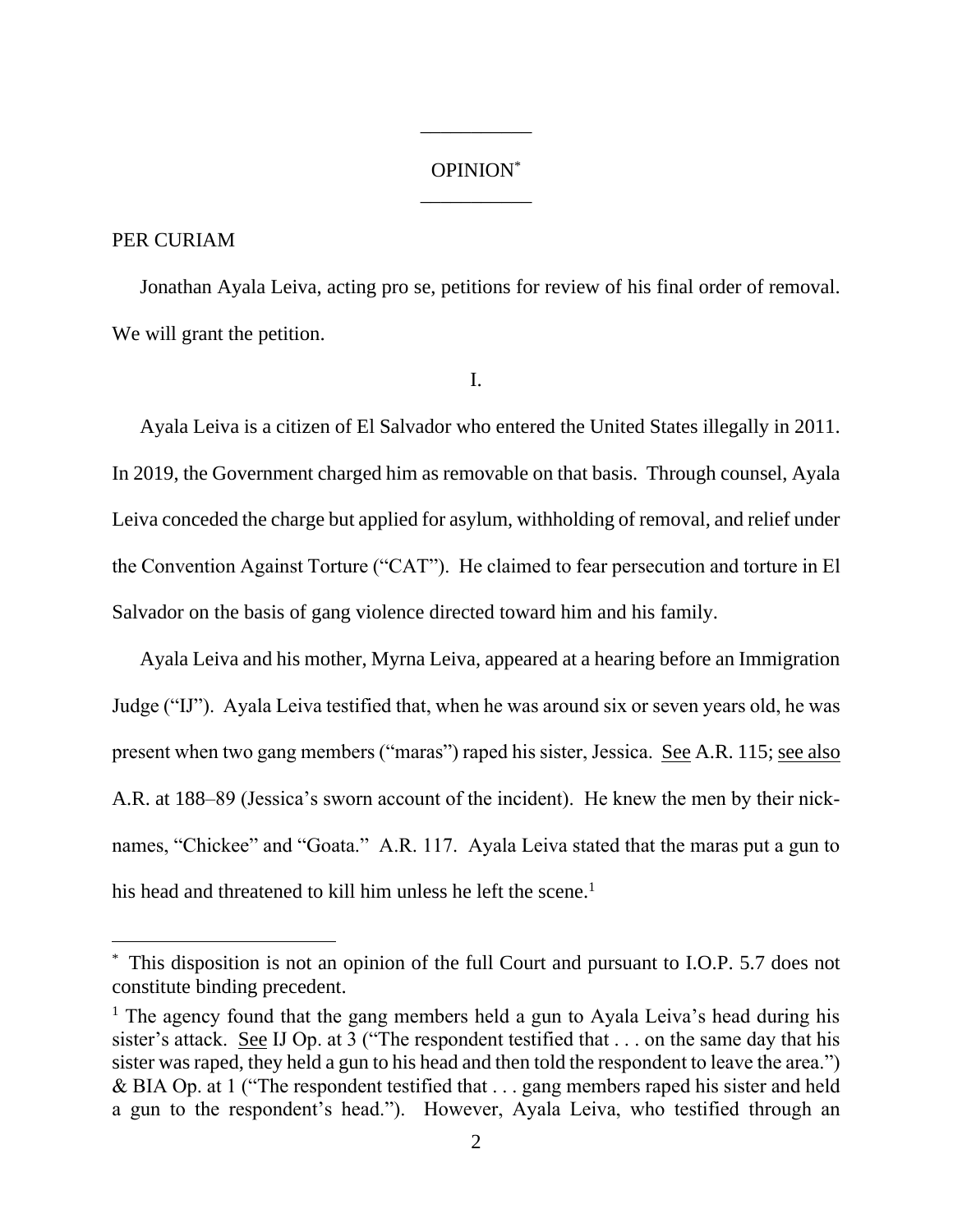Myrna reported the incident to the police, who arrested the men responsible. Neither Ayala Leiva nor Myrna knows whether the men arrested for Jessica's assault were convicted or for how long they were incarcerated. After the arrests, the gang members discovered Myrna's cell phone number and email address and repeatedly threatened to kill her and the children unless she paid them \$12,000 for the release of the arrested assailants. The maras also stalked Myrna and the children. Myrna never reported the threats to the police because the maras told her that if she did, they would kill her children. To escape, Myrna moved the family to a friend's house and then to a motel in El Salvador. However, the gang discovered their new locations. Myrna then took the children to Guatemala before fleeing to the United States. Ayala Leiva was nine or ten years old when they entered the United States.

Ayala Leiva fears that, if he is deported, the gang members will seek reprisal against him for the family's reporting of Jessica's rape. He testified that there is no part of El Salvador where the maras do not have an established presence, and that the police do not provide reliable protection to the public. On the basis of this evidence, Ayala Leiva applied for asylum and withholding of removal on account of his membership in various

interpreter, stated that the gun was held to his *sister's* head in response to the question whether he was ever "personally attacked" by the maras. A.R. 115. But in his appeal to the Board of Immigration Appeals ("BIA"), Ayala Leiva stated that he had had a gun pointed to *his* head, see A.R. 11 ("The members put a gun to Respondent's head on the same day his sister was raped and told him to leave the scene."), and other record evidence affirms that he was personally held at gunpoint, see, e.g., Psych. Eval., A.R. 203 ("According to Ms. Leiva, at the age of 10, [Jonathan] was with his sister when a gang member pointed a gun at them and sent Jonathan home."). In any event, the record is unambiguous regarding Ayala Leiva's presence at the scene when the maras assaulted Jessica and threatened to kill him.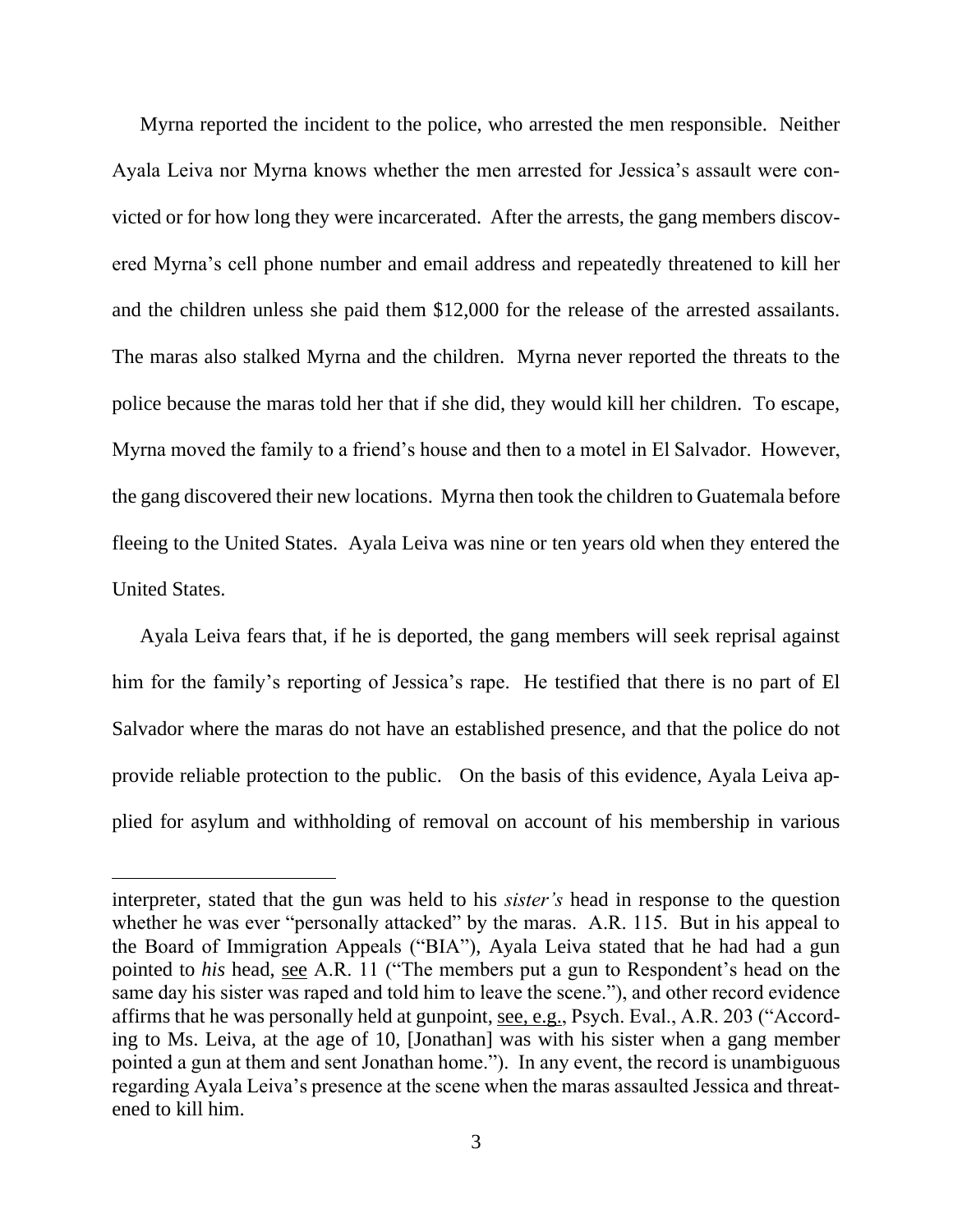particular social groups, including "Salvadorians from San Salvador displaced from their homes by the maras." A.R. 175. He also sought protection under the CAT on the ground that gang members would torture him and that the Salvadoran government would acquiesce.

The IJ found Ayala Leiva to be generally credible, and determined that he had sufficiently corroborated his claims, but denied his applications for relief. The IJ concluded that Ayala Leiva had failed to prove that he suffered past persecution or that he likely faces future persecution on account of a particular social group as required for his applications for asylum and withholding. As relevant here, the IJ determined that Ayala Leiva had failed to state a cognizable particular social group or a sufficient nexus between his membership in his proposed social groups and the harm he fears upon removal. The IJ also concluded that Ayala Leiva had failed to prove that he suffered past torture or that he likely faces future torture as required for his claim under the CAT.

Ayala Leiva appealed to the BIA, which affirmed and adopted the IJ's legal determinations and found no clear error in the IJ's factual findings. Ayala Leiva petitioned for review.

#### II.

We have jurisdiction under 8 U.S.C. § 1252(a)(1). Because the BIA affirmed and adopted the IJ's opinion, we review both the IJ's and BIA's opinions. See Ordonez-Tevalan v. Att'y Gen. of U.S., 837 F.3d 331, 340–41 (3d Cir. 2016). We review de novo the agency's legal determinations, including its application of law to facts. See Herrera-Reyes v. Att'y Gen. of U.S., 952 F.3d 101, 106 (3d Cir. 2020). We review the agency's findings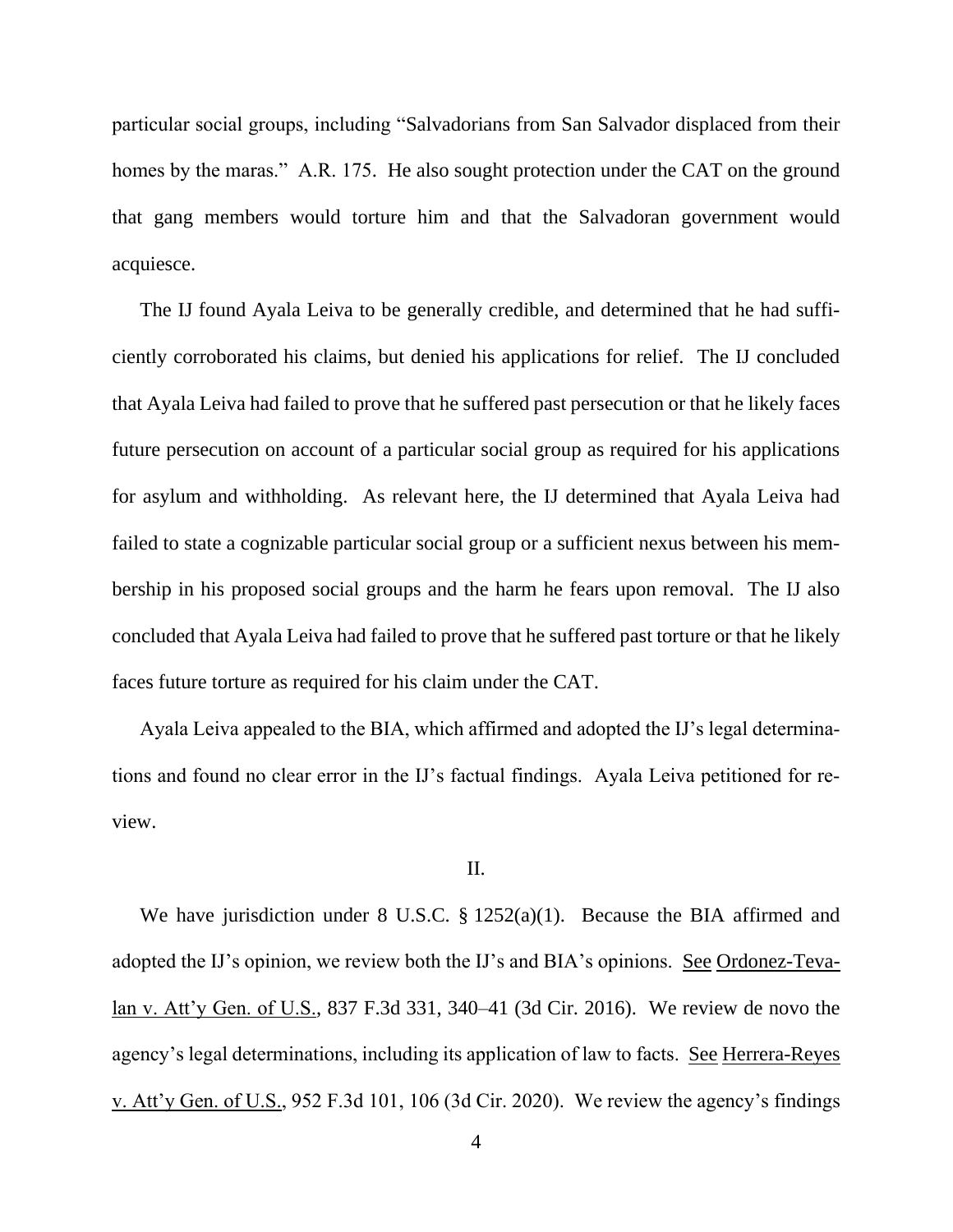of fact for substantial evidence. See 8 U.S.C. § 1252(b)(4)(B); Espinosa-Cortez v. Att'y Gen. of U.S., 607 F.3d 101, 106 (3d Cir. 2010).

## III.

We will grant Ayala Leiva's petition because (1) the agency's analysis of his asylum and withholding of removal claims should be reevaluated in light of the Attorney General's recent decision in Matter of A-B-, 28 I. & N. Dec. 307 (A.G. 2021), and (2) the agency failed to consider salient evidence in denying Ayala Leiva's CAT claim.

First, the agency denied asylum and withholding because Ayala Leiva failed to state a cognizable particular social group or establish a sufficient nexus between his proposed social groups and the harm he fears upon removal. In addressing both issues, the BIA relied in part on Matter of A-B-, 27 I. & N. Dec. 316 (A.G. 2018). That decision has since been vacated. In recent guidance, the Attorney General vacated the prior version of A-Bbecause, among other things, the previous decision "could be read to create a strong presumption against asylum claims based on private conduct," including gang violence, and thus threatened "to create confusion and discourage careful case-by-case adjudication of asylum claims." 28 I. & N. Dec. at 309.

In this case, the BIA expressly relied on the presumption-like language that led the Attorney General to vacate the prior A-B- decision. See BIA Op. at 2 (citing the previous version of A-B- for the propositions that "social groups defined by their vulnerability to private criminal activity likely lack the required particularity" to be cognizable and that "claims by aliens pertaining to . . . gang violence perpetrated by non-governmental actors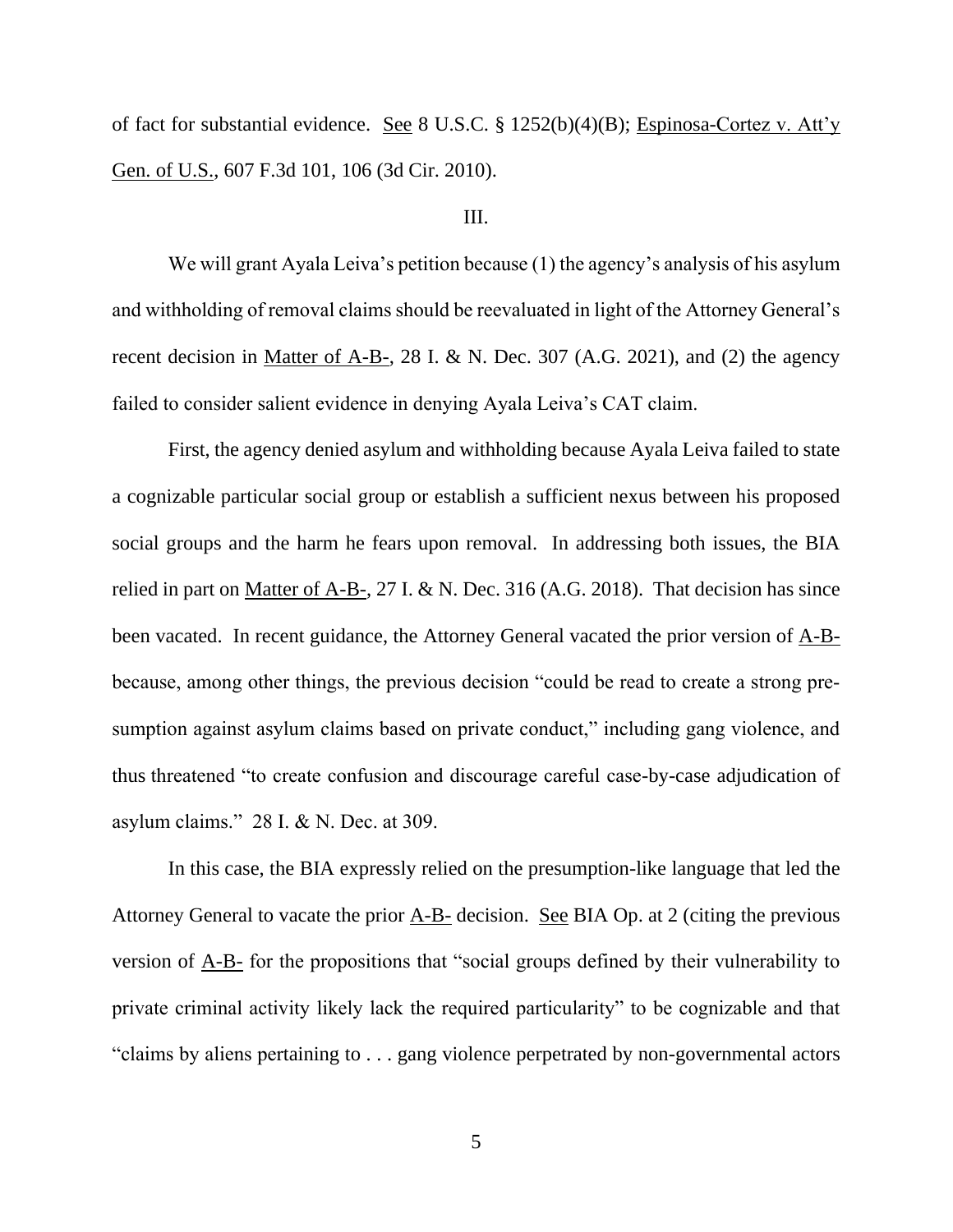will not qualify for asylum"). The Government has not acknowledged that reliance or otherwise addressed A-B- in its brief.

While Ayala Leiva's proposed social groups could still be deemed to be non-cognizable or lacking a nexus to his alleged future harm under the new guidance, the agency did not reach any conclusion under the standards now articulated by the Attorney General, thus leaving this Court without a decision under the governing framework. Thus, we will remand for the BIA to reevaluate Ayala Leiva's claims in light of the Attorney General's recent determination. See Florida Power & Light Co. v. Lorion, 470 U.S. 729, 744 (1985) ("The reviewing court is not generally empowered to conduct a de novo inquiry into the matter being reviewed and to reach its own conclusions based on such an inquiry.").<sup>2</sup>

Second, the agency erred in evaluating Ayala Leiva's CAT claim. When evaluating a CAT claim, there are two prongs that the agency must address. "First, the agency must determine whether an applicant has met the burden of establishing that it is more likely than not [the petitioner] would be tortured if removed. Second, the agency asks whether public officials will acquiesce in the likely treatment." Quinteros v. Att'y Gen. of U.S.,

<sup>&</sup>lt;sup>2</sup> We are also troubled by the BIA's conclusion that Ayala Leiva's "general apprehension of being a victim of gang violence or recruitment does not provide a basis for asylum or withholding of removal." BIA Op. at 3. This assertion mischaracterizes and understates the record evidence. See Chavarria v. Gonzalez, 446 F.3d 508, 517–18 (3d Cir. 2006). Rather than a "general apprehension" of gang violence, Ayala Leiva's fear of returning to El Salvador is based on credible and corroborated evidence of specific past harms to Ayala Leiva and his family, including the maras' repeated death threats and attempted extortion in retaliation for reporting the rape of Ayala Leiva's sister by known gang members to the police. On remand, should the BIA reach the question of whether Ayala Leiva has shown past persecution or a likelihood of future persecution, it should consider Ayala Leiva's specific claims and the specific evidence that supports those claims.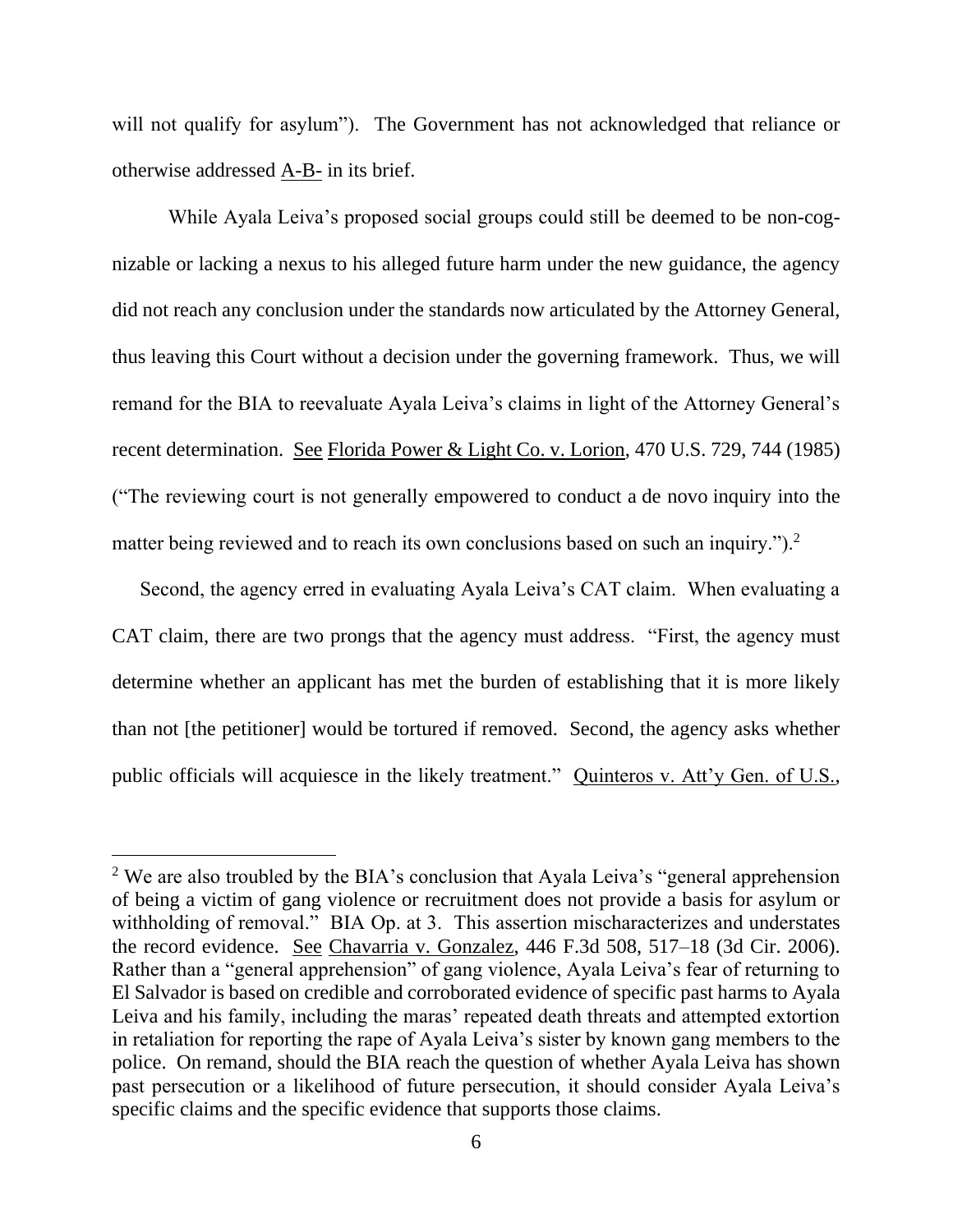945 F.3d 772, 786 (3d Cir. 2019) (internal quotation marks and citation omitted). Here, the agency erred regarding both prongs.

As to the first prong, the agency failed to acknowledge credible and corroborated evidence that was favorable to Ayala Leiva in evaluating whether he is likely to face torture in the future. See Kang v. Att'y Gen. of U.S., 611 F.3d 157, 164 (3d Cir. 2010) ("The BIA may not ignore evidence in the record that favors the petitioner."); Chavarria, 446 F.3d at 517–18 (noting that the agency's findings are not supported by substantial evidence where it mischaracterizes or understates record evidence). The BIA merely stated that Ayala Leiva "did not submit evidence that he was tortured in the past." BIA Op. at 3. This bare statement ignores the record evidence that, as a young child, gang members pointed a gun to Ayala Leiva's head and threatened to kill him if he did not leave the scene of his sister's rape. The BIA also failed to acknowledge the evidence that gang members sent Ayala Leiva's family repeated death threats until they fled El Salvador. The IJ offered little more, concluding that "nothing in the record indicates that [the] respondent suffered severe physical or mental pain or suffering under the rigorous Auguste standard." IJ Op. at 11 (citing Auguste v. Ridge, 395 F.3d 123 (3d Cir. 2005)).

The agency's failure to consider these relevant facts prevented it from making the requisite legal determination as to whether Ayala Leiva is likely to be tortured upon removal to El Salvador. See Myrie v. Att'y Gen. U.S., 855 F.3d 509, 516 (3d Cir. 2017); see also Kang, 611 F.3d at 164 (explaining that whether the legal definition of torture has been satisfied is a question of law that the BIA must review de novo). Thus, we will remand for the BIA to address Ayala Leiva's evidence as to that issue.